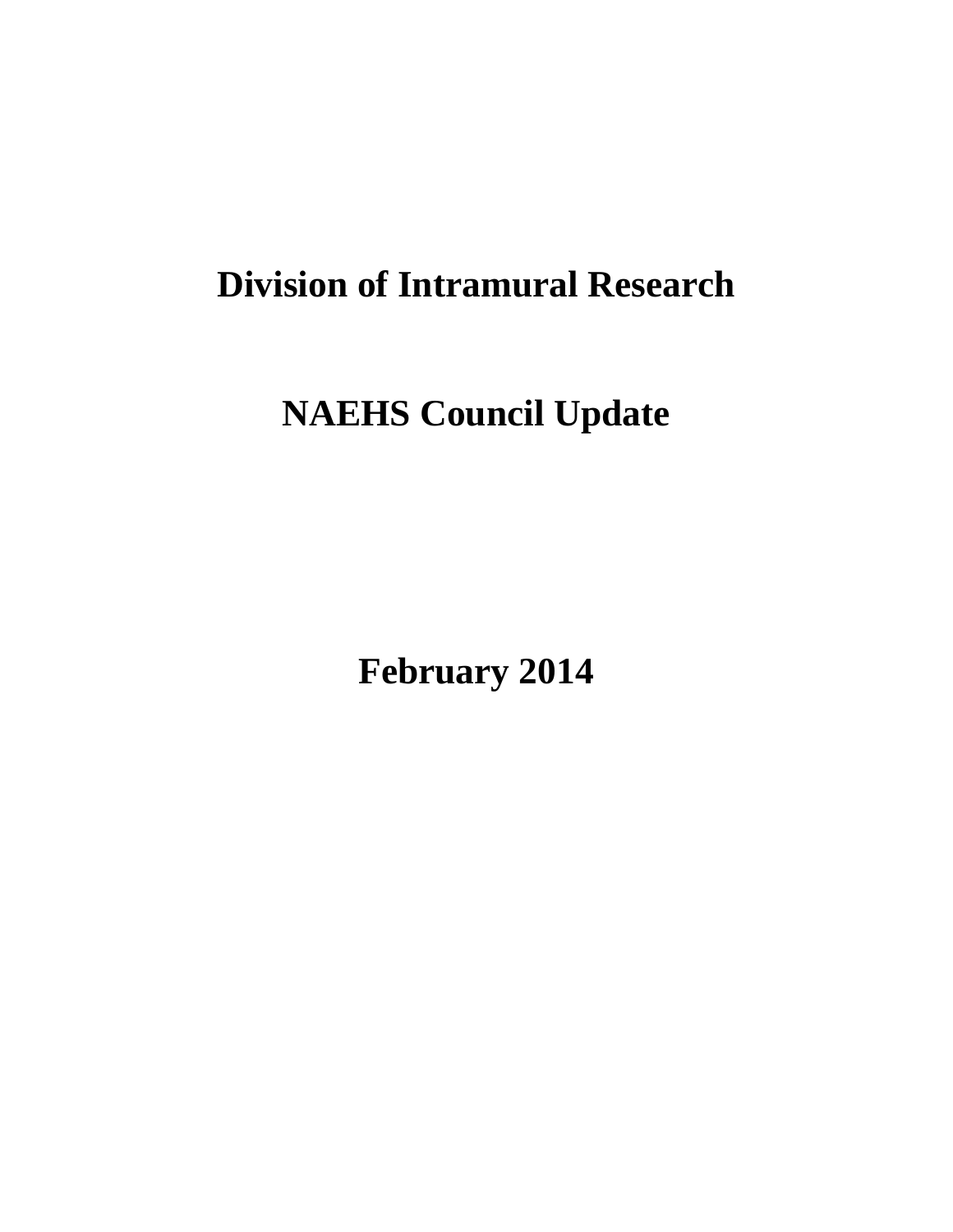## **DIR RECRUITMENTS**

#### **Director, Clinical Research Program**

The NIEHS is searching for a senior investigator to direct its Clinical Research Program. The Director, Clinical Research Program, is responsible for the development, administration, coordination and oversight of investigator-initiated clinical research; provides general advice to the Director and Scientific Director, NIEHS, on matters relating to human and clinical studies; supervises the Office of Research Compliance; and develops policies and programs for the execution of clinical research at NIEHS. The Clinical Director is responsible for creating and maintaining a research environment in which clinical findings influence the direction of laboratory studies and laboratory findings are applied back to the clinical and clinical research communities. The incumbent will facilitate intramural clinical research by identifying opportunities for translating basic science into clinical studies. The Clinical Director will ensure that Institute research reflects the highest standards of scientific excellence and ethical conduct for the protection of human subjects. The incumbent will review matters pertaining to the provision of patient care in research protocols and oversee research allocation, scientific review, and recruitment of staff. The Clinical Director will provide advice and training on the conduct of clinical studies, facilitate clinical research collaborations between intramural and extramural investigators, and develop long-range clinical research goals and objectives relevant to the mission of NIEHS. It is expected that the successful candidate will oversee a personal clinical research program that will involve some combination of outpatient oriented studies within the Clinical Research Unit, epidemiological studies, basic laboratory studies, or inpatient studies at the Clinical Research Center in Bethesda. Emphasis will be placed upon investigators with a primary research interest in clinical research; however, the selected candidate may have a modest independent basic laboratory research program, particularly if the basic research intersects with the candidate's clinical studies. Dr. Carter Van Waes, Clinical Director, National Institute on Deafness and Other Communication Disorders is chair of the search committee. A Candidate has not yet been identified.

#### **Investigators in the areas of Molecular and Cellular Signaling, Neuroscience, and Developmental or Reproductive Biology**

The National Institute of Environmental Health Sciences is recruiting for multiple full-time appointments at either the tenure-track or tenure-eligible level in the areas of Molecular and Cellular Signaling, Neuroscience, and Developmental or Reproductive Biology. The successful candidates are expected to lead innovative, independent research programs on any fundamental aspect of research in the above three areas of interest which form a basis for understanding the effects of the environment on human health. Applicants should have a Ph.D., M.D. or equivalent doctoral degree with at least 3 years of postdoctoral research experience in their field and an outstanding publication record. The emphasis will be on identifying exceptional scientists with innovative and productive research programs. Evaluation of applications will begin on February 3, 2014. Dr. Trevor Archer, Chief, Laboratory of Molecular Carcinogenesis, is chair of the search committee.

#### **Investigators in the areas of Biostatistics, Bioinformatics, and Computational Biology**

The National Institute of Environmental Health Sciences is recruiting for multiple full-time appointments at either the tenure-track or tenure-eligible level in the areas of biostatistics,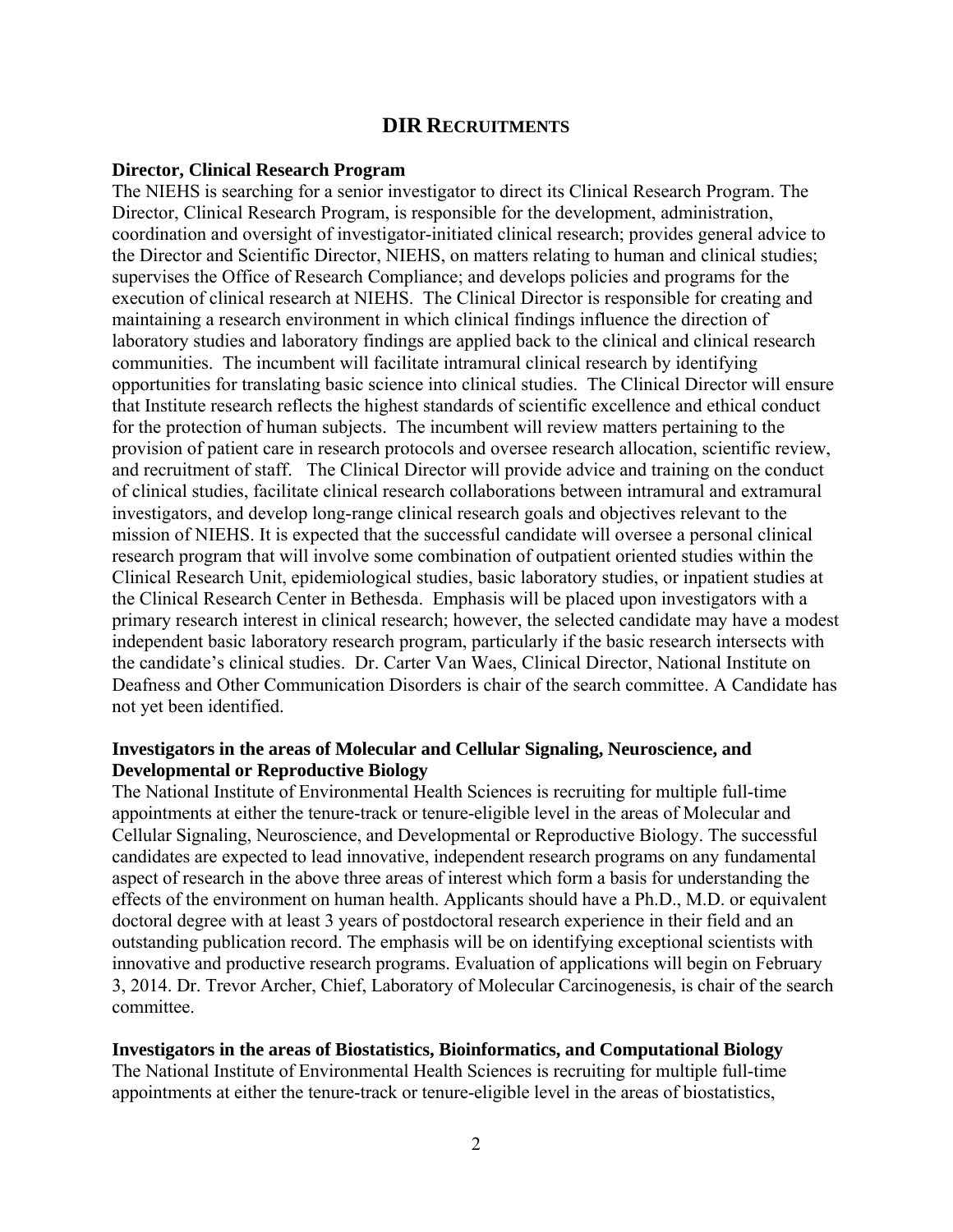bioinformatics, and computational biology. The successful candidate will develop and direct a high-quality, independent research program on analytic methods applicable to understanding the effects of the environment on human health. Applicants should have a Ph.D. or equivalent doctoral degree and a proven record in the development of analytic methods with biomedical application. Experience working with epidemiologic or high dimensional genetic, epigenetic, and genomic datasets is highly desirable, but not required. Evaluation of applications will begin on or about February 10, 2014. Dr. Jack A. Taylor, Epidemiology Branch and Laboratory of Molecular Carcinogenesis, is chair of the search committee.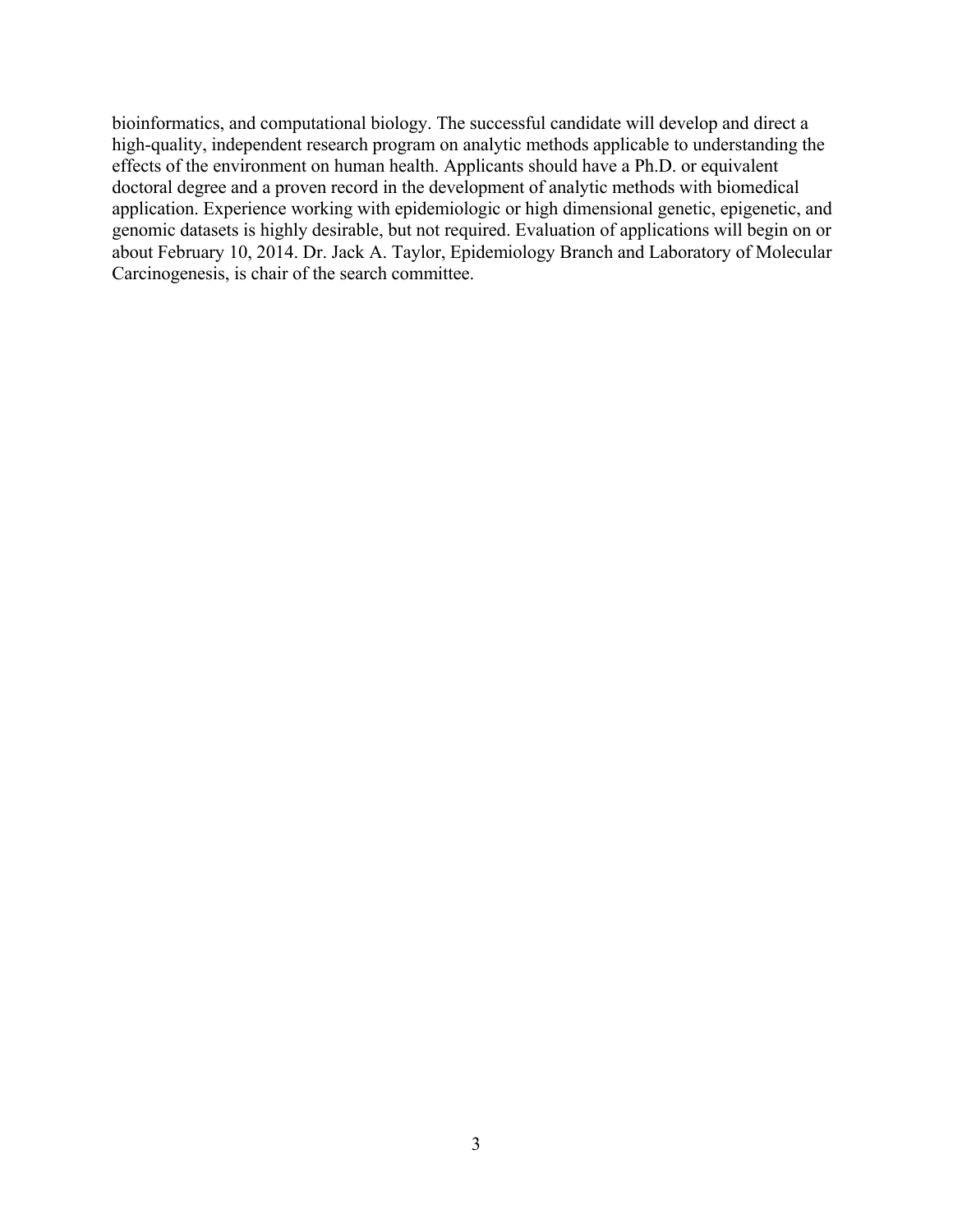## **NEWLY TENURED DIR PRINCIPAL INVESTIGATORS**

At the November 18, 2013 meeting of the NIH Central Tenure Committee held in Bethesda **Dr. Honglei Chen** from the Epidemiology Branch and **Dr. Michael Fessler** from the Laboratory of Respiratory Biology were awarded tenure.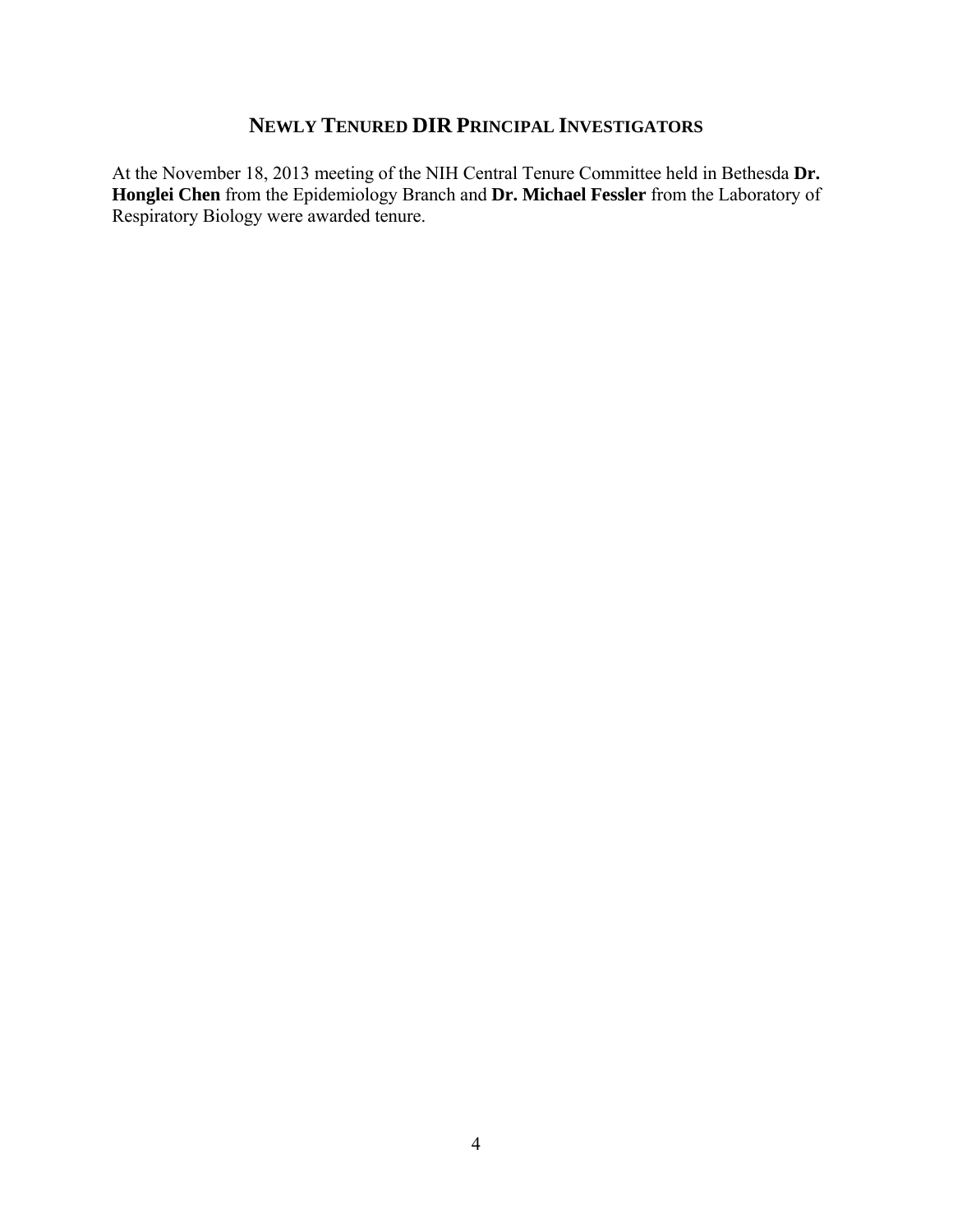### **DIR RESEARCH UPDATE**

#### **Research on Parkinson's Pre-Motor Symptoms**

#### **Honglei Chen, M.D., Ph.D.**

Epidemiology Branch, DIR, NIEHS

The aim of my research is to identify environmental factors that contribute to neurodegenerative diseases and aging, and to understand the natural history of debilitating neurodegenerative diseases. The ultimate goal is disease prevention and healthy aging. In pursuit of these goals, I have chosen to focus on Parkinson's disease (PD) – the second most prevalent neurodegenerative condition after Alzheimer's. My research has contributed to the documentation of a wide range of environmental (e.g. smoking, caffeine intake, exercise, pesticides, certain medications) and genetic (e.g. ~30 loci from recent GWAS analyses) risk factors for PD. PD may take decades to develop and to date all efforts to cure PD have failed. It is already too late to intervene at the time of PD motor/clinical onset; therefore, it is of ultimate importance to investigate the origins of the disease and to understand its early etiological process. I therefore recently shifted my research focus to a group of non-specific symptoms that may precede PD motor onset by years. These "pre-motor" symptoms include hyposmia, depression/anxiety, rapid eye movement sleep behavior disorder, excessive daytime sleepiness, and constipation. Accumulating evidence from clinical, epidemiological, and experimental research suggests that these symptoms may occur in the prodromal stage of PD. The Braak hypothesis further provides pathological underpins that these symptoms may be related to Lewy pathology in the brain and even in the periphery before the involvement of substantia nigra pars compacta. Therefore, research on pre-motor symptoms of PD may offer an excellent opportunity to characterize high-risk populations for PD and to better understand the origin and etiology of the disease. More importantly, such research may lead to evaluation of novel etiological hypotheses such as the possibility that environmental toxicants or viruses may initiate PD pathogenesis in the gastrointestinal tract or olfactory bulb. In this presentation, I will discuss my ongoing and future research on PD pre-motor symptoms and discuss potential gains and obstacles of research on PD pre-motor symptoms.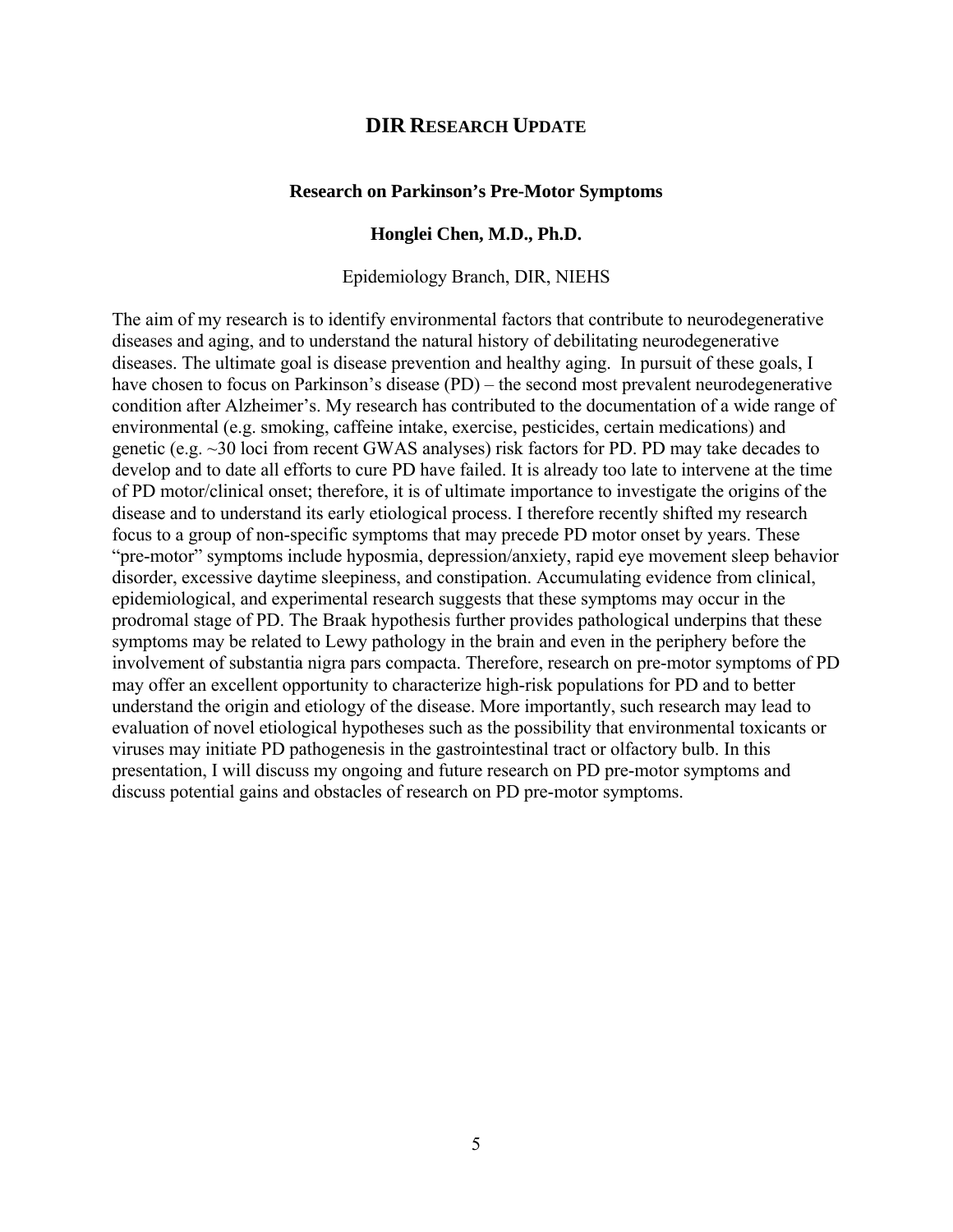## **DIR RESEARCH UPDATE**

#### **Regulation of the Innate Immune Response to Environment by Cholesterol Trafficking**

#### **Michael B. Fessler, M.D.**

#### Laboratory of Respiratory Biology, DIR, NIEHS

The Clinical Investigation of Host Defense Group investigates molecular and cellular mechanisms of the innate immune response to environmental 'pathogen-associated molecular patterns' (e.g., lipopolysaccharide [LPS]), using the macrophage and the lung as in vitro and in vivo model systems, with the ultimate aim of translating our findings to human disease. Within this platform, our focus is in defining novel areas of crosstalk between the innate immune response and cholesterol trafficking. Our central hypothesis is that cholesterol trafficking and innate immunity signaling are intrinsically coupled processes, and that perturbations in each therefore regulate the other. Our laboratory's major directive is that the manipulation/perturbation of cell cholesterol will yield novel: 1) mechanisms underlying the induction and regulation of the innate immune response; 2) determinants of inflammatory phenotype in human subjects; and 3) sites for intervening in innate immunity and the diseases in which it plays a role. To this end, we have shown in cellular and in vivo rodent model systems that innate immune signals are required for homeostatic cholesterol transport, and, conversely, that homeostatic regulation of cholesterol levels in 'lipid raft' microdomains of the plasma membrane of leukocytes critically regulates innate immune signal transduction. Applying proteomic analyses to lipid raft preparations from macrophages, we have also defined novel cholesterol-sensitive signaling responses of the cell to LPS, and novel molecular targets that regulate LPS signal transduction. Pursuing the hypothesis that cholesterol trafficking through the lung – an organ not traditionally conceived of as cholesterol-sensitive – regulates immune responses to the environment, we have reported that several genetic and chemical manipulations of lung cholesterol trafficking in fact robustly impact pulmonary innate and adaptive immune responses. Last, we have used primary human leukocytes and epidemiologic tools to confirm several of our hypotheses in human health and disease. Given the high prevalences of dyslipidemia and inflammatory lung disease in modern society and the translational nature of our program, our studies have strong potential for ultimately impacting both public health and the clinical care of individual patients.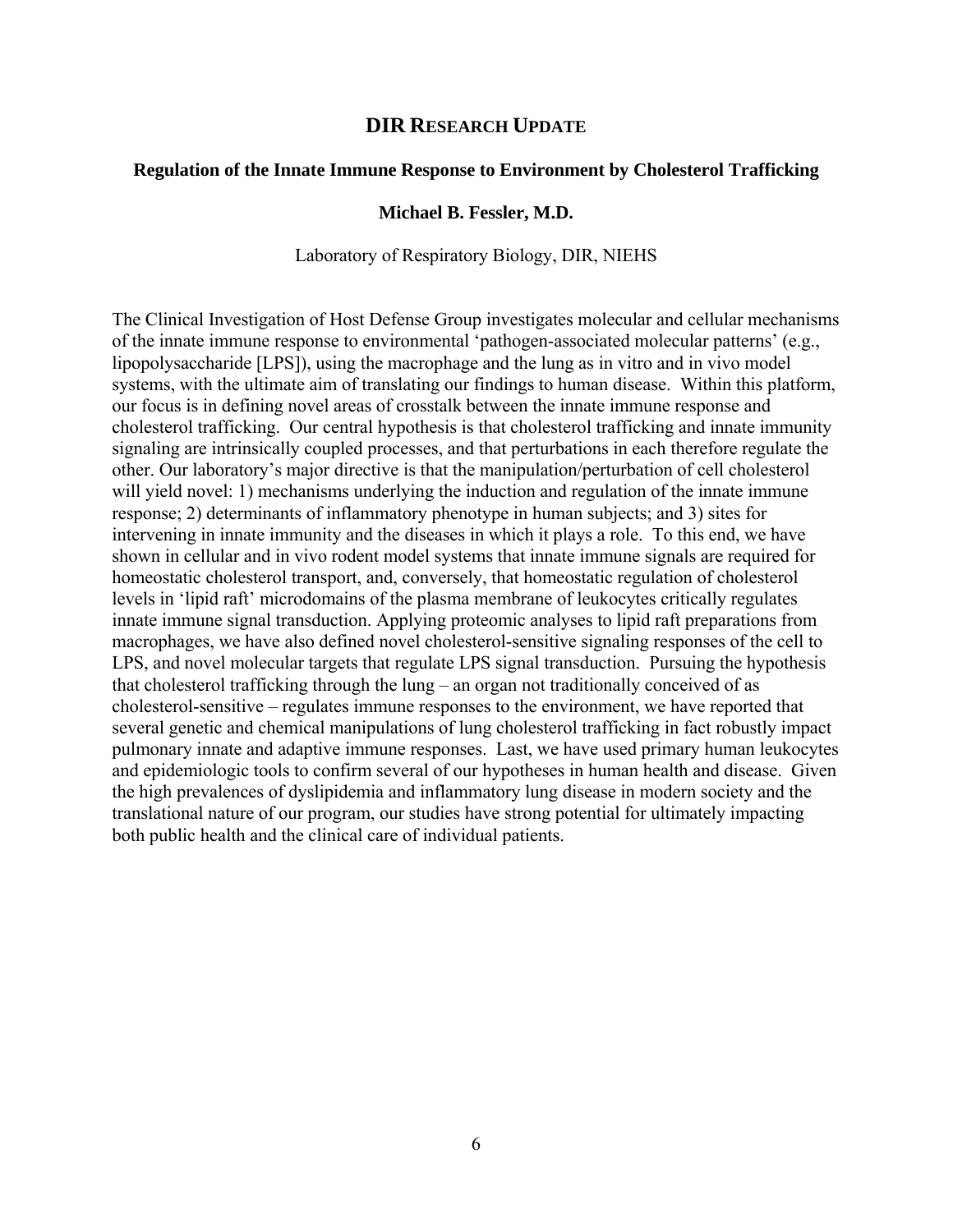## **GRANTS RECEIVED BY DIR PRINCIPAL INVESTIGATORS**

**Title:** Epigenetic Biomarkers of Tobacco Smoke Exposure. **PI:** Douglas A. Bell, Ph.D., Laboratory of Molecular Genetics **Granting Agency:** Food and Drug Administration Center for Tobacco Products via the NIH Intramural Center for Tobacco Regulatory Science **Grant Period:** 2013-2015 **Total Award:** \$1,500,000

**Title:** Maternal smoking in pregnancy, methylation, and asthma in offspring **PI:** Stephanie J. London, M.D., Dr.P.H., Epidemiology Branch and Laboratory of Respiratory Biology **Granting Agency:** Food and Drug Administration Center for Tobacco Products via the NIH Intramural Center for Tobacco Regulatory Science **Grant Period:** 2013-2015 **Total Award:** \$1,307,934

**Title:** Role of IGF1R in hippocampal CA2 plasticity and function: interaction with MeCP2 PI: Serena Dudek, Ph.D., Laboratory of Neurobiology **Granting Agency:** International Rett Syndrome Foundation **Grant Period:** 2014-2015 **Total Award:** \$98,000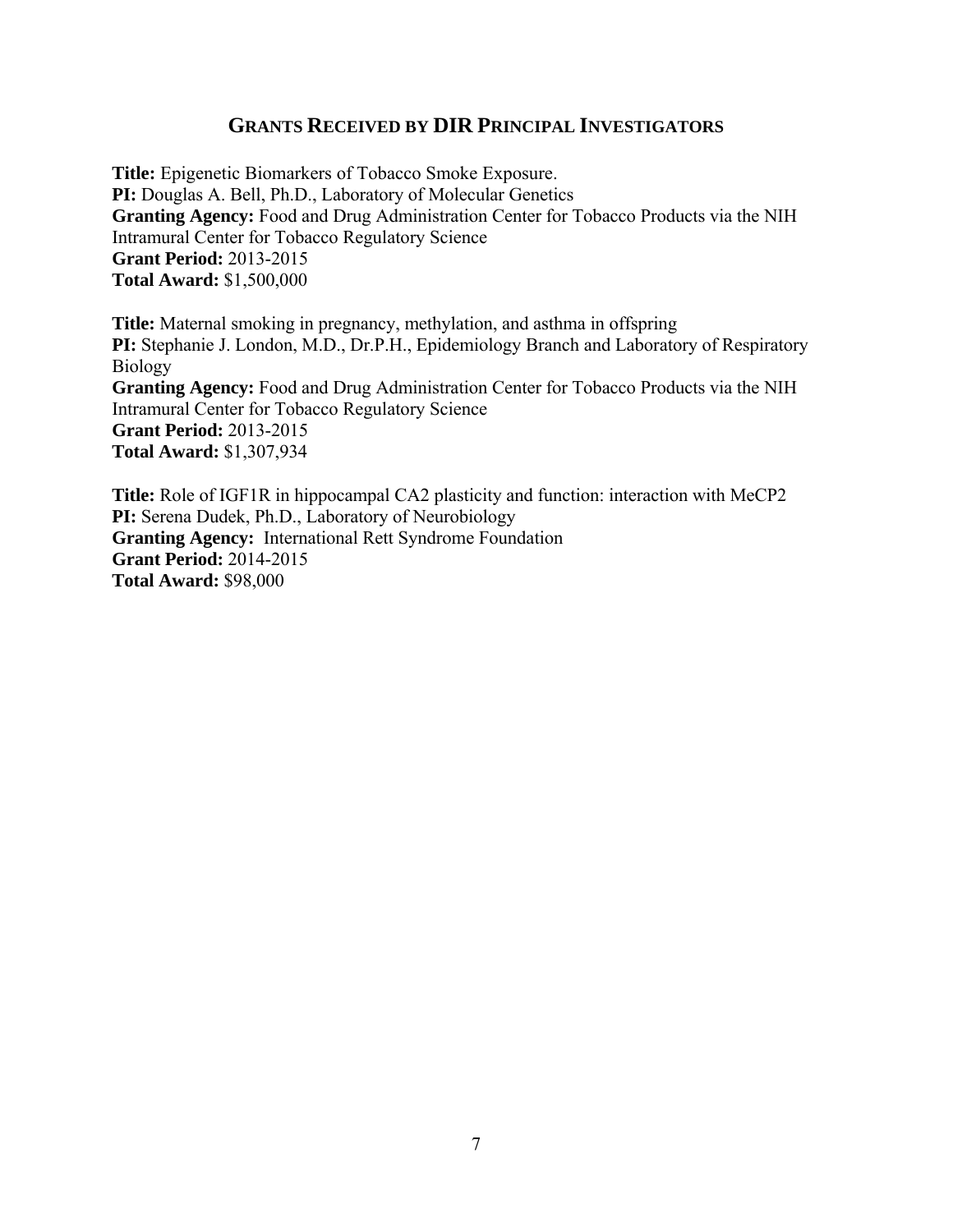## **NIEHS SCIENCE DAYS**

The Eleventh Annual NIEHS Science Days were held on November 7-8, 2013, at the Rall Building on the NIEHS Campus to celebrate the achievements of NIEHS scientists. The event was open to the public and more than 250 attendees from universities and research institutions in the Triangle Area attended. NIEHS Science Day consisted of a mini-symposium on Genomics and the Environment in which presentations were given by scientists in DIR, DNTP and DERT, a presentation by a former NIEHS trainee, 12 oral presentations given by fellows, students, and technicians, 100 poster presentations and an Awards Ceremony. Judging for the awards was done by Extramural Scientists from universities and research organizations in the Triangle Area, Intramural Scientists and the NIEHS Trainees Assembly.

## **Mentor of the Year:** Dale P. Sandler, Ph.D., Epidemiology Branch

**Fellow of the Year:** Steven A. Roberts, Ph.D., Laboratory of Molecular Genetics **Best Poster Presentation:** 

- 1. Matthew J. Young, Ph.D., Laboratory of Molecular Genetics, "The Complexity of Heterozygous POLG2 Mutations Associated with Human Mitochondrial Disease."
- 2. Steven A. Roberts, Ph.D., Laboratory of Molecular Genetics, "Hyper-mutation of single stranded DNA across yeast and cancer genomes."
- 3. Benjamin S. Scruggs, Ph.D., Laboratory of Molecular Carcinogenesis, "Pausing of RNA Polymerase II at Enhancers."
- 4. Salik Hussain, Ph.D., Office of Clinical Research, "Human bronchial epithelia exposure to multi-walled carbon nanotubes induces inflammasome-dependent pyroptosis and a profibrotic response."
- 5. Brad Lackford, Laboratory of Molecular Carcinogenesis, "Fip1 regulates mRNA alternative polyadenylation to promote stem cell self-renewal."
- 6. Shannon L. Farris, Ph.D., Laboratory of Neurobiology, "Spatial exploration induces immediate early gene expression in rat hippocampal area CA2."
- 7. Monica Frazier, Laboratory of Molecular Genetics, "Mutational Consequences of dgt Overexpression."
- 8. Sylvia C. Hewitt, Laboratory of Reproductive & Developmental Toxicology, "Mouse" Models to Evaluate Estrogen Receptor-α DNA Binding Dependent Signaling Mechanisms: ERE Binding Deficient vs. DNA Binding Deficient."
- 9. Yuanyuan Li, Ph.D., Biostatistics Branch, "T-KDE: A method for genome-wide identification of constitutive protein binding sites from multiple ChIP-seq data sets."

**Best Oral Presentation:** Sabrina E. Robertson, Ph.D., Laboratory of Neurobiology,

"Developmental origins of central norepinephrine neuron diversity.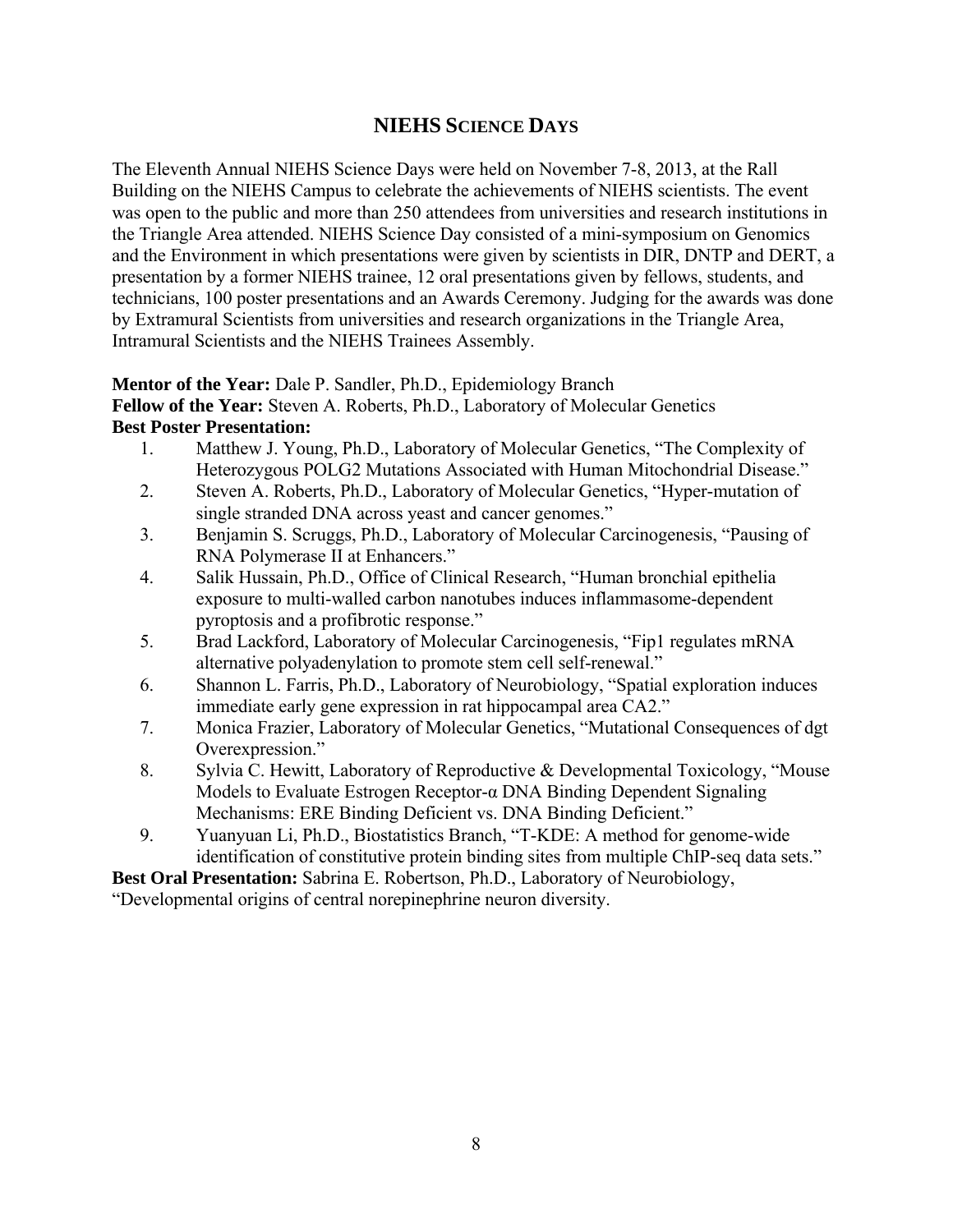## **DIR PAPERS OF THE YEAR FOR 2013**

Williams JS, Smith DJ, Marjavaara L, Lujan SA, Chabes A, Kunkel TA. Topoisomerase 1 mediated removal of ribonucleotides from nascent leading-strand DNA. *Mol. Cell,* 49: 1010 1015, 2013.

RNase H2-dependent ribonucleotide excision repair (RER) removes ribonucleotides incorporated during DNA replication. When RER is defective, ribonucleotides in the nascent leading strand of the yeast genome are associated with replication stress and genome instability. Here, we provide evidence that topoisomerase 1 (Top1) initiates an independent form of repair to remove ribonucleotides from genomic DNA. This Top1-dependent process activates the S phase checkpoint. Deleting TOP1 reverses this checkpoint activation and also relieves replication stress and genome instability in RER-defective cells. The results reveal an additional removal pathway for a very common lesion in DNA, and they imply that the "dirty" DNA ends created when Top1 incises ribonucleotides in DNA are responsible for the adverse consequences of ribonucleotides in RNase H2-defective cells.

Madenspacher JH, Azzam KM, Gowdy KM, Malcolm KC, Nick JA, Dixon D, Aloor JJ, Draper DW, Guardiola JJ, Shatz M, Menendez D, Lowe J, Lu J, Bushel P, Li L, Merrick BA, Resnick MA, Fessler MB. p53 Integrates host defense and cell fate during bacterial pneumonia. *J. Exp. Med.,* 210: 891-904, 2013.

Cancer and infection are predominant causes of human mortality and derive, respectively, from inadequate genomic and host defenses against environmental agents. The transcription factor p53 plays a central role in human tumor suppression. Despite its expression in immune cells and broad responsiveness to stressors, it is virtually unknown whether p53 regulates host defense against infection. We report that the lungs of naive p53(-/-) mice display genome-wide induction of NF-κB response element-enriched proinflammatory genes, suggestive of type 1 immune priming. p53-null and p53 inhibitor-treated mice clear Gramnegative and -positive bacteria more effectively than controls after intrapulmonary infection. This is caused, at least in part, by cytokines produced by an expanded population of apoptosis-resistant, TLR-hyperresponsive alveolar macrophages that enhance airway neutrophilia. p53(-/-) neutrophils, in turn, display heightened phagocytosis, Nox-dependent oxidant generation, degranulation, and bacterial killing. p53 inhibition boosts bacterial killing by mouse neutrophils and oxidant generation by human neutrophils. Despite enhanced bacterial clearance, infected p53(-/-) mice suffer increased mortality associated with aggravated lung injury. p53 thus modulates host defense through regulating microbicidal function and fate of phagocytes, revealing a fundamental link between defense of genome and host during environmental insult.

Xu Z, Bolick SC, DeRoo LA, Weinberg CR, Sandler DP, Taylor JA. Epigenome-wide association study of breast cancer using prospectively collected sister study samples. *J. Natl. Cancer Inst.,* 105: 694-700, 2013.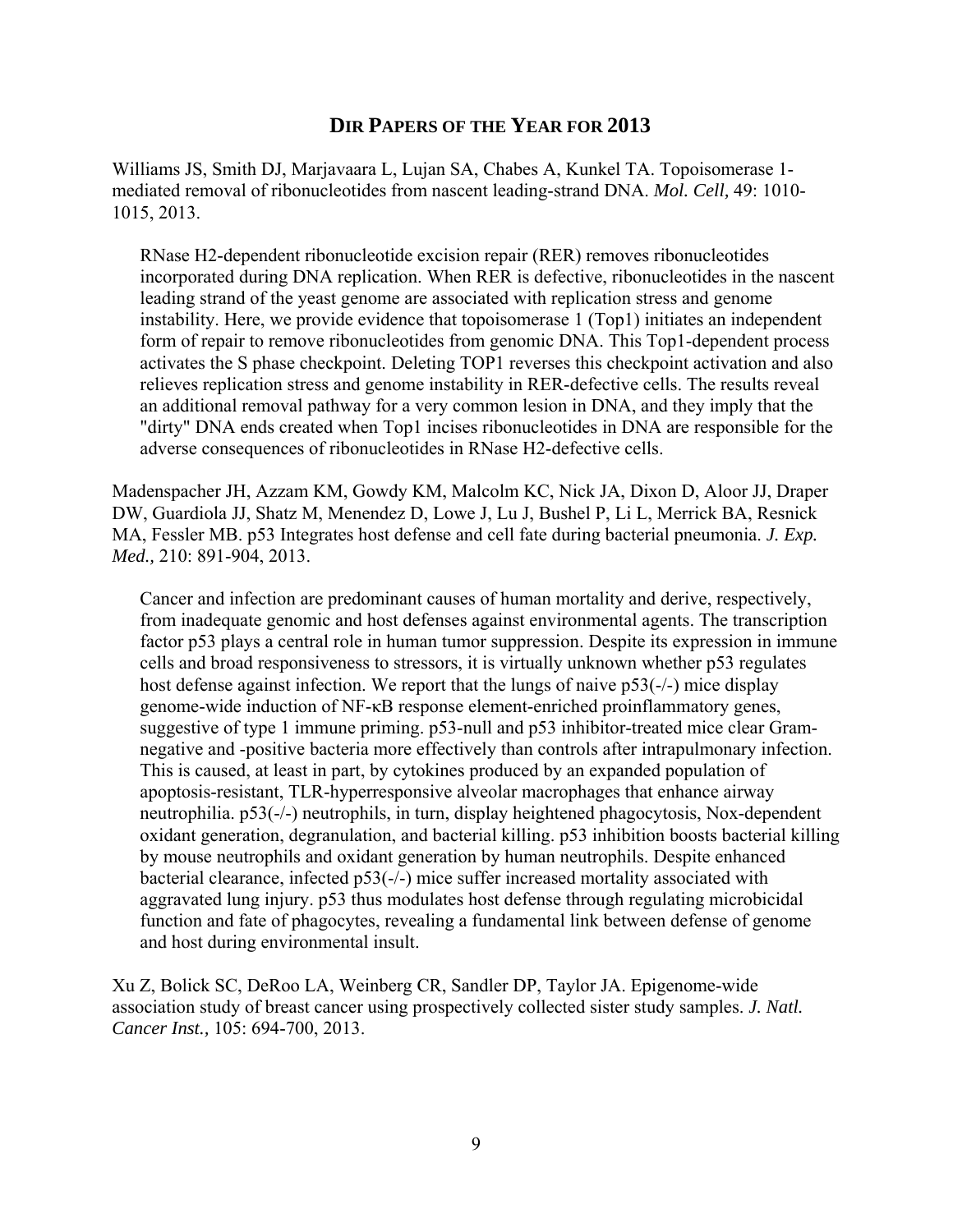BACKGROUND: Previous studies have suggested DNA methylation in blood is a potential epigenetic marker of cancer risk, but this has not been evaluated on a genome-wide scale in prospective studies for breast cancer.

METHODS: We measured DNA methylation at 27578 CpGs in blood samples from 298 women who developed breast cancer 0 to 5 years after enrollment in the Sister Study cohort and compared them with a random sample of 612 cohort women who remained cancer free. We also genotyped women for nine common polymorphisms associated with breast cancer. RESULTS: We identified 250 differentially methylated CpGs (dmCpGs) between case subjects and noncase subjects (false discovery rate [FDR]  $Q < 0.05$ ). Of these dmCpGs, 75.2% were undermethylated in case subjects relative to noncase subjects. Women diagnosed within 1 year of blood draw had small but consistently greater divergence from noncase subjects than did women diagnosed at more than 1 year. Gene set enrichment analysis identified Kyoto Encyclopedia of Genes and Genomes cancer pathways at the recommended FDR of Q less than 0.25. Receiver operating characteristic analysis estimated a prediction accuracy of  $65.8\%$  (95% confidence interval =  $61.0\%$  to 70.5%) for methylation, compared with 56.0% for the Gail model and 58.8% for genome-wide association study polymorphisms. The prediction accuracy of just five dmCpGs (64.1%) was almost as good as the larger panel and was similar (63.1%) when replicated in a small sample of 81 women with diverse ethnic backgrounds.

CONCLUSIONS: Methylation profiling of blood holds promise for breast cancer detection and risk prediction.

Freudenthal BD, Beard WA, Shock DD, Wilson SH. Observing a DNA polymerase choose right from wrong. *Cell*, 154: 157-168, 2013.

DNA polymerase (pol) β is a model polymerase involved in gap-filling DNA synthesis utilizing two metals to facilitate nucleotidyl transfer. Previous structural studies have trapped catalytic intermediates by utilizing substrate analogs (dideoxy-terminated primer or nonhydrolysable incoming nucleotide). To identify additional intermediates during catalysis, we now employ natural substrates (correct and incorrect nucleotides) and follow product formation in real time with 15 different crystal structures. We are able to observe molecular adjustments at the active site that hasten correct nucleotide insertion and deter incorrect insertion not appreciated previously. A third metal binding site is transiently formed during correct, but not incorrect, nucleotide insertion. Additionally, long incubations indicate that pyrophosphate more easily dissociates after incorrect, compared to correct, nucleotide insertion. This appears to be coupled to subdomain repositioning that is required for catalytic activation/deactivation. The structures provide insights into a fundamental chemical reaction that impacts polymerase fidelity and genome stability.

Robertson SD, Plummer NW, de Marchena J, Jensen P. Developmental origins of central norepinephrine neuron diversity. *Nat. Neurosci.,* 16: 1016-1023, 2013.

Central norepinephrine-producing neurons comprise a diverse population of cells differing in anatomical location, connectivity, function and response to disease and environmental insult. The mechanisms that generate this diversity are unknown. Here we elucidate the lineal relationship between molecularly distinct progenitor populations in the developing mouse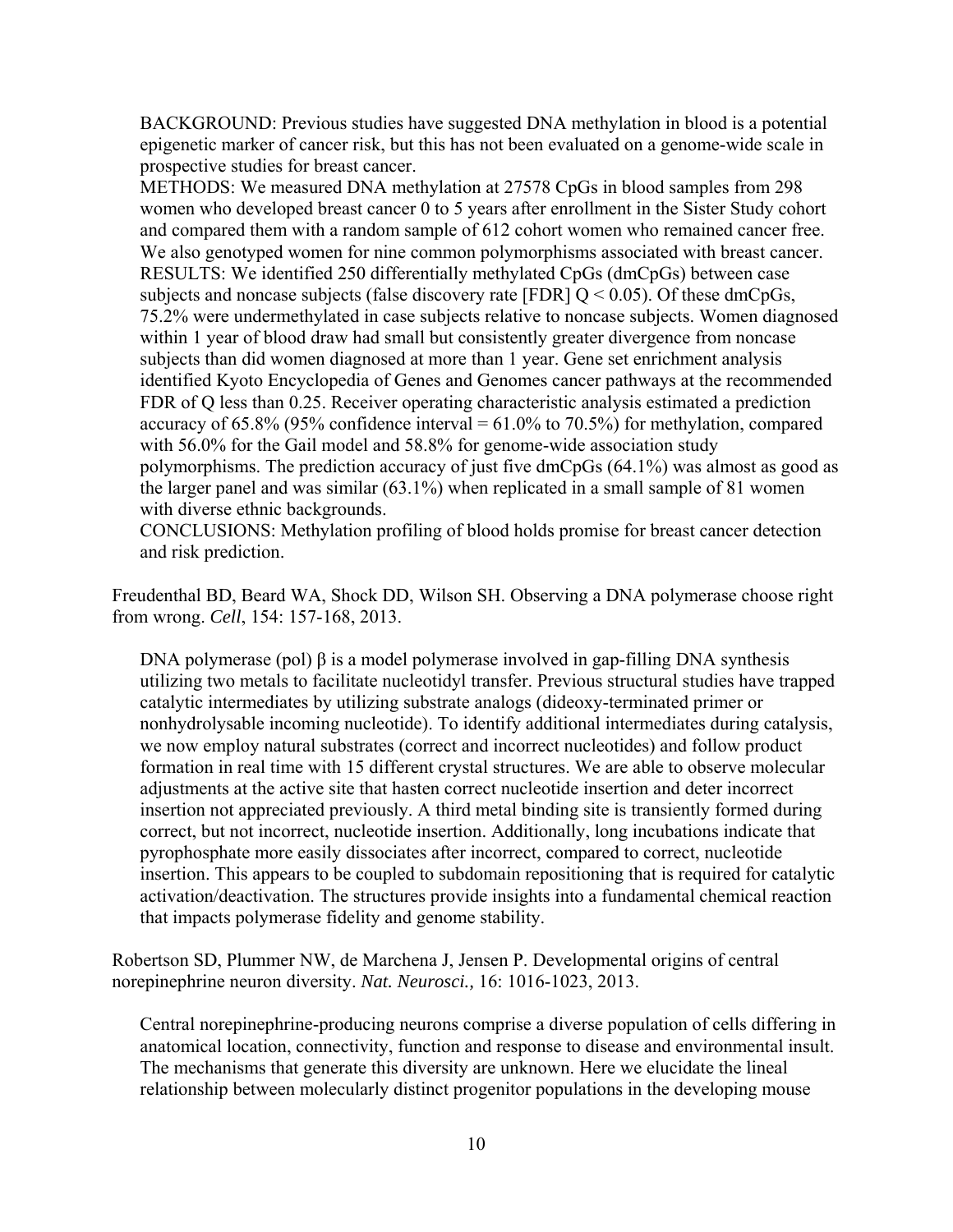hindbrain and mature norepinephrine neuron subtype identity. We have identified four genetically separable subpopulations of mature norepinephrine neurons differing in their anatomical location, axon morphology and efferent projection pattern. One of the subpopulations showed an unexpected projection to the prefrontal cortex, challenging the long-held belief that the locus coeruleus is the sole source of norepinephrine projections to the cortex. These findings reveal the embryonic origins of central norepinephrine neurons and provide multiple molecular points of entry for future study of individual norepinephrine circuits in complex behavioral and physiological processes including arousal, attention, mood, memory, appetite and homeostasis.

Roberts SA, Lawrence MS, Klimczak LJ, Grimm SA, Fargo D, Stojanov P, Kiezun A, Kryukov GV, Carter SL, Saksena G, Harris S, Shah RR, Resnick MA, Getz G, Gordenin DA. An APOBEC cytidine deaminase mutagenesis pattern is widespread in human cancers. *Nat. Genetics,* 45: 970-976, 2013.

Recent studies indicate that a subclass of APOBEC cytidine deaminases, which convert cytosine to uracil during RNA editing and retrovirus or retrotransposon restriction, may induce mutation clusters in human tumors. We show here that throughout cancer genomes APOBEC-mediated mutagenesis is pervasive and correlates with APOBEC mRNA levels. Mutation clusters in whole-genome and exome data sets conformed to the stringent criteria indicative of an APOBEC mutation pattern. Applying these criteria to 954,247 mutations in 2,680 exomes from 14 cancer types, mostly from The Cancer Genome Atlas (TCGA), showed a significant presence of the APOBEC mutation pattern in bladder, cervical, breast, head and neck, and lung cancers, reaching 68% of all mutations in some samples. Within breast cancer, the HER2-enriched subtype was clearly enriched for tumors with the APOBEC mutation pattern, suggesting that this type of mutagenesis is functionally linked with cancer development. The APOBEC mutation pattern also extended to cancer-associated genes, implying that ubiquitous APOBEC-mediated mutagenesis is carcinogenic.

Zeron-Medina J, Wang X, Repapi E, Campbell MR, Su D, Castro-Giner F, Davies B, Peterse EF, Sacilotto N, Walker GJ, Terzian T, Tomlinson IP, Box NF, Meinshausen N, De Val S, Bell DA, Bond GL. A polymorphic p53 response element in KIT ligand influences cancer risk and has undergone natural selection. *Cell*, 155: 410-422, 2013.

The ability of p53 to regulate transcription is crucial for tumor suppression and implies that inherited polymorphisms in functional p53-binding sites could influence cancer. Here, we identify a polymorphic p53 responsive element and demonstrate its influence on cancer risk using genome-wide data sets of cancer susceptibility loci, genetic variation, p53 occupancy, and p53-binding sites. We uncover a single-nucleotide polymorphism (SNP) in a functional p53-binding site and establish its influence on the ability of p53 to bind to and regulate transcription of the KITLG gene. The SNP resides in KITLG and associates with one of the largest risks identified among cancer genome-wide association studies. We establish that the SNP has undergone positive selection throughout evolution, signifying a selective benefit, but go on to show that similar SNPs are rare in the genome due to negative selection, indicating that polymorphisms in p53-binding sites are primarily detrimental to humans.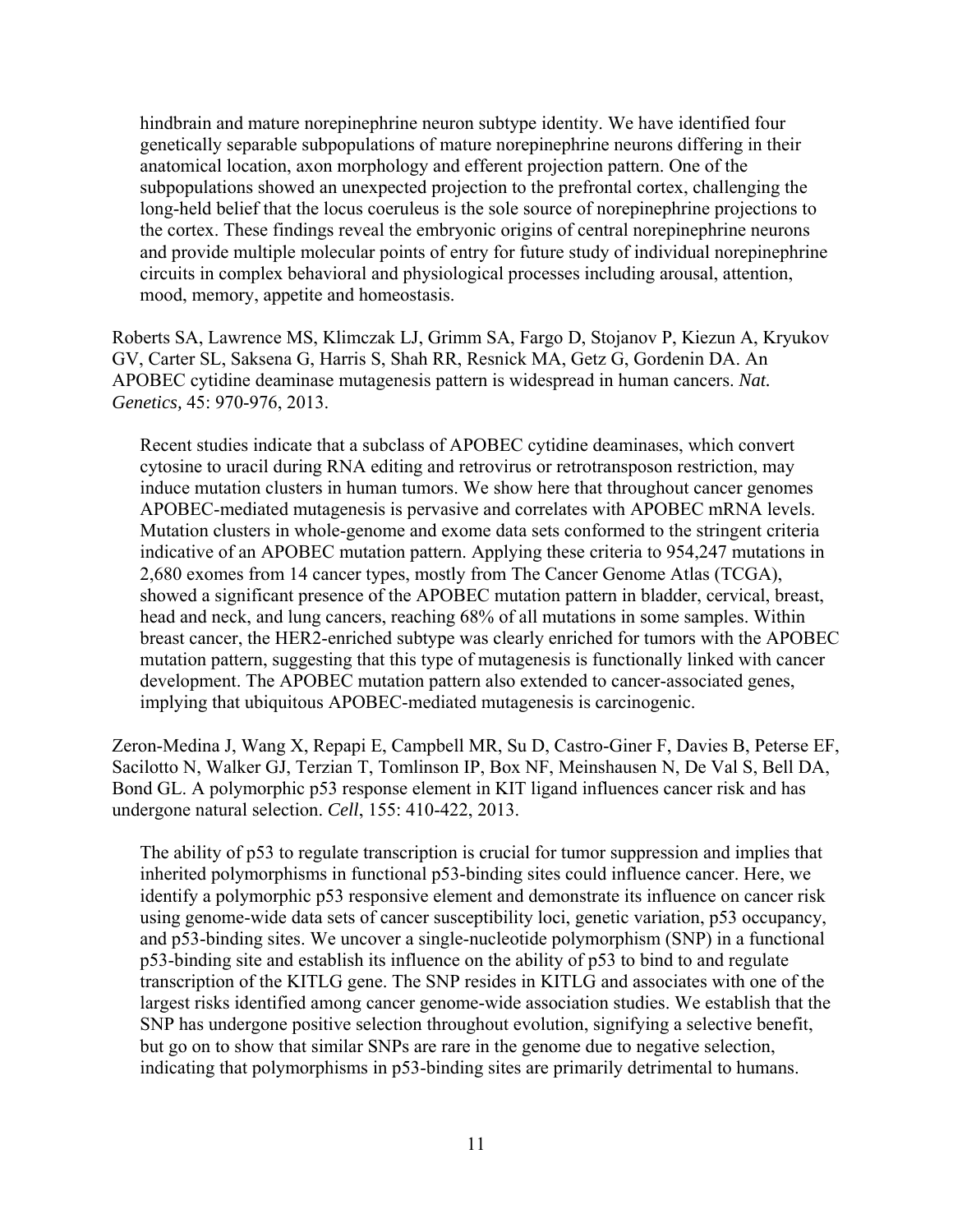Mueller GA, Pedersen LC, Lih FB, Glesner J, Moon AF, Chapman MD, Tomer KB, London RE, Pomés A. The novel structure of the cockroach allergen Bla g 1 has implications for allergenicity and exposure assessment. *J. Allergy Clin. Immunol.,* 132: 1420-1426.e9, 2013.

BACKGROUND: Sensitization to cockroach allergens is a major risk factor for asthma. The cockroach allergen Bla g 1 has multiple repeats of approximately 100 amino acids, but the fold of the protein and its biological function are unknown.

OBJECTIVE: We sought to determine the structure of Bla g 1, investigate the implications for allergic disease, and standardize cockroach exposure assays.

METHODS: nBla g 1 and recombinant constructs were compared by using ELISA with specific murine IgG and human IgE. The structure of Bla g 1 was determined by x-ray crystallography. Mass spectrometry and nuclear magnetic resonance spectroscopy were used to examine the ligand-binding properties of the allergen.

RESULTS: The structure of an rBla g 1 construct with comparable IgE and IgG reactivity to the natural allergen was solved by x-ray crystallography. The Bla g 1 repeat forms a novel fold with 6 helices. Two repeats encapsulate a large and nearly spherical hydrophobic cavity, defining the basic structural unit. Lipids in the cavity varied depending on the allergen origin. Palmitic, oleic, and stearic acids were associated with nBla g 1 from cockroach frass. One unit of Bla g 1 was equivalent to 104 ng of allergen.

CONCLUSIONS: Bla g 1 has a novel fold with a capacity to bind various lipids, which suggests a digestive function associated with nonspecific transport of lipid molecules in cockroaches. Defining the basic structural unit of Bla g 1 facilitates the standardization of assays in absolute units for the assessment of environmental allergen exposure.

Lai AY, Mav D, Shah R, Grimm SA, Phadke D, Hatzi K, Melnick A, Geigerman C, Sobol SE, Jaye DL, Wade PA. DNA methylation profiling in human B cells reveals immune regulatory elements and epigenetic plasticity at Alu elements during B-cell activation. *Genome Res.,* 23: 2030-2041, 2013.

Memory is a hallmark of adaptive immunity, wherein lymphocytes mount a superior response to a previously encountered antigen. It has been speculated that epigenetic alterations in memory lymphocytes contribute to their functional distinction from their naive counterparts. However, the nature and extent of epigenetic alterations in memory compartments remain poorly characterized. Here we profile the DNA methylome and the transcriptome of B-lymphocyte subsets representing stages of the humoral immune response before and after antigen exposure in vivo from multiple humans. A significant percentage of activation-induced losses of DNA methylation mapped to transcription factor binding sites. An additional class of demethylated loci mapped to Alu elements across the genome and accompanied repression of DNA methyltransferase 3A. The activation-dependent DNA methylation changes were largely retained in the progeny of activated B cells, generating a similar epigenetic signature in downstream memory B cells and plasma cells with distinct transcriptional programs. These findings provide insights into the methylation dynamics of the genome during cellular differentiation in an immune response.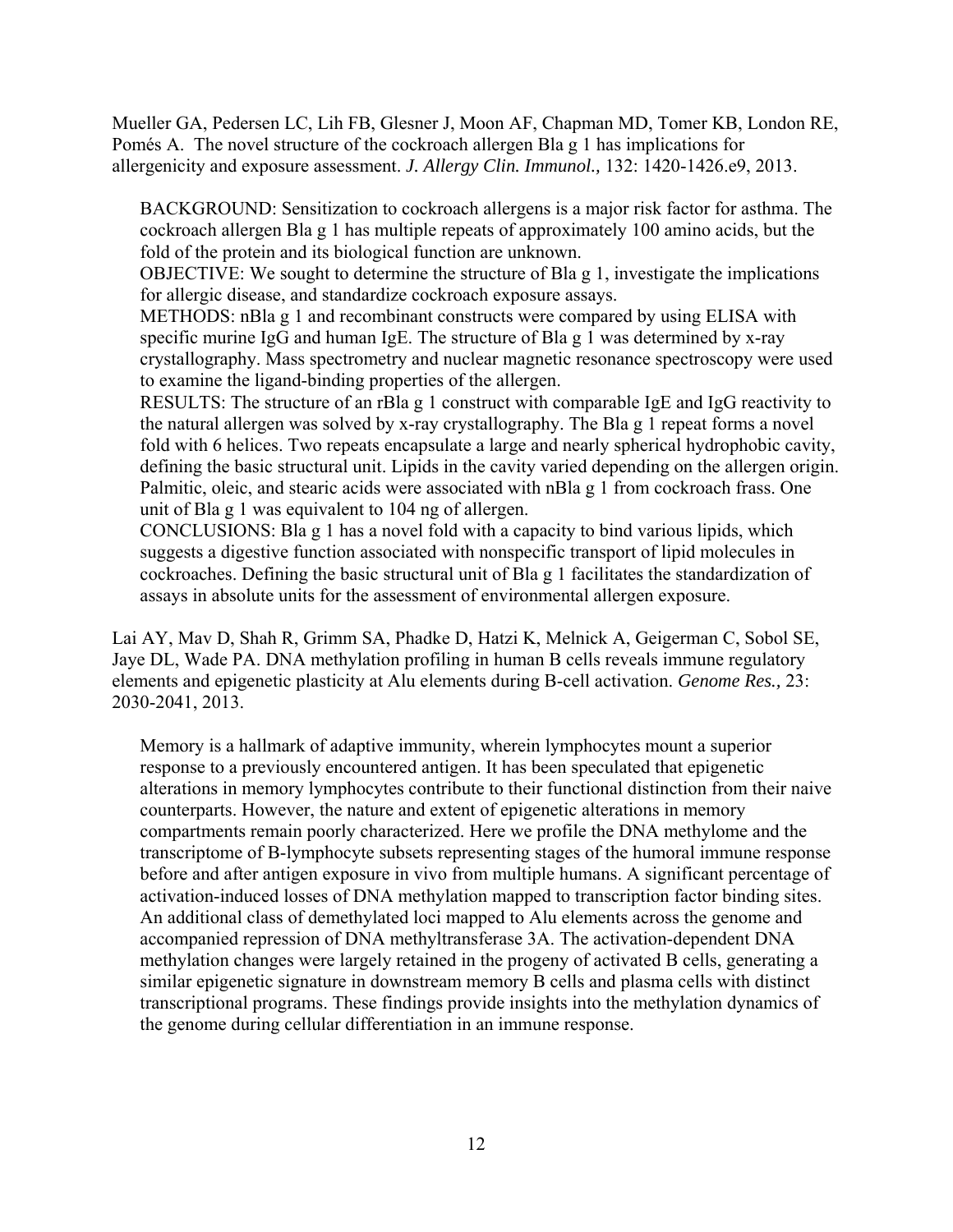Bertelsen RJ, Brantsæter AL, Magnus MC, Haugen M, Myhre R, Jacobsson B, Longnecker MP, Meltzer HM, London SJ. Probiotic milk consumption in pregnancy and infancy and subsequent childhood allergic diseases. *J. Allergy Clin. Immunol.,* 133: 165-171.e8., 2014.

BACKGROUND: Whether probiotics, which can influence the microbiome, prevent infant eczema or allergic disease remains an open question. Most studies have focused on high-risk infants.

OBJECTIVES: We sought to assess whether consumption of probiotic milk products protects against atopic eczema, rhinoconjunctivitis, and asthma in early childhood in a large population-based pregnancy cohort (the Norwegian Mother and Child Cohort study). METHODS: We examined associations between consumption of probiotic milk products in pregnancy and infancy with questionnaire-reported atopic eczema, rhinoconjunctivitis, and asthma in 40,614 children. Relative risks (RRs) were calculated by using general linear models adjusted for potential confounders.

RESULTS: Consumption of probiotic milk in pregnancy was associated with a slightly reduced relative risk (RR) of atopic eczema at 6 months (adjusted RR, 0.94; 95% CI, 0.89 0.99) and of rhinoconjunctivitis between 18 and 36 months (adjusted RR, 0.87; 95% CI, 0.78-0.98) compared with no consumption during pregnancy. Maternal history of allergic disease did not notably influence the associations. When both the mother (during pregnancy) and infant (after 6 months of age) had consumed probiotic milk, the adjusted RR of rhinoconjunctivitis was 0.80 (95% CI, 0.68-0.93) relative to no consumption by either. Probiotic milk consumption was not associated with asthma at 36 months.

CONCLUSIONS: In this population-based cohort consumption of probiotic milk products was related to a reduced incidence of atopic eczema and rhinoconjunctivitis, but no association was seen for incidence of asthma by 36 months of age.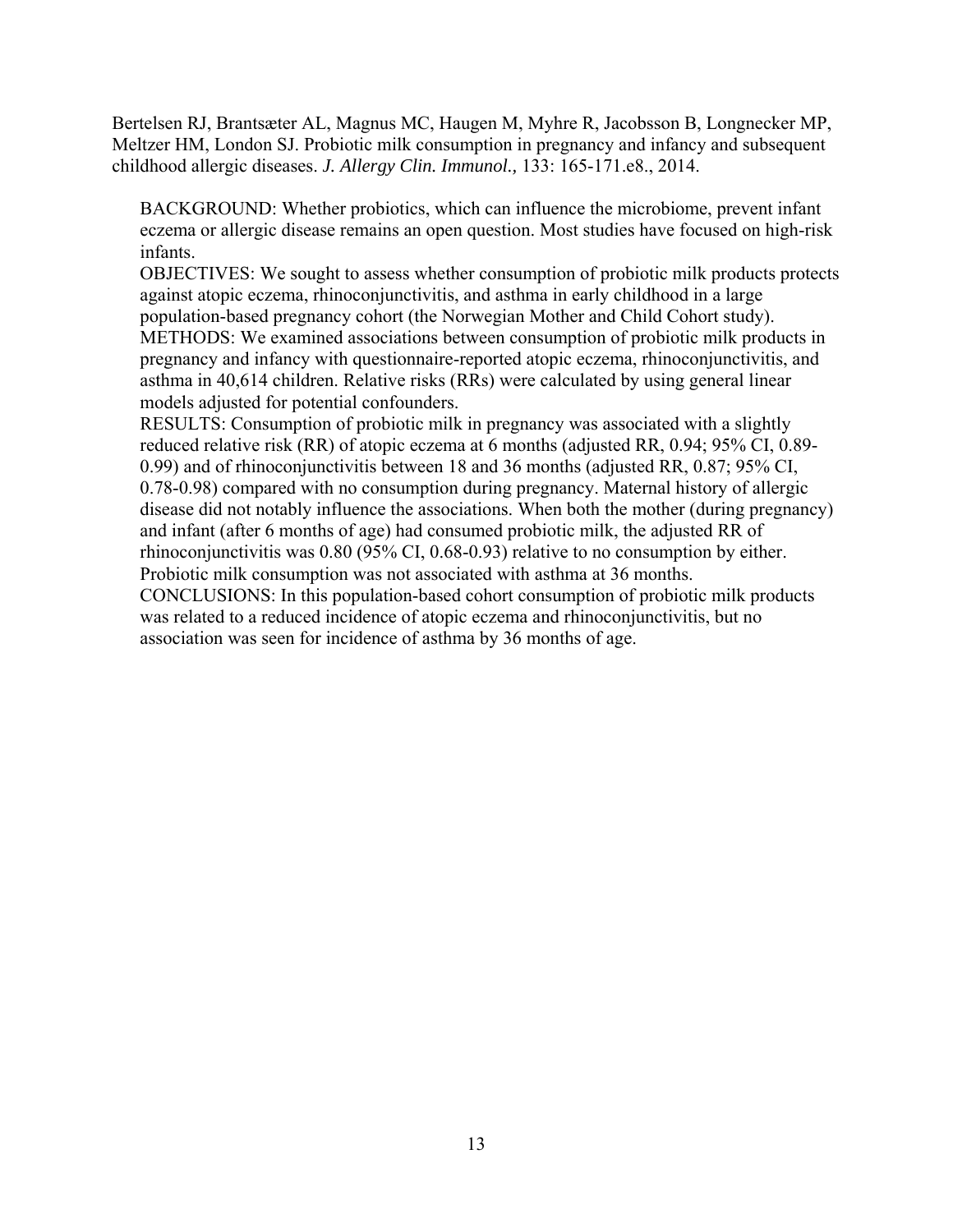## **AWARDS AND HONORS**

### **Scientific Awards**

- Dr. John Cidlowski (Chief, Laboratory of Signal Transduction) received the 2013 Allan Munck Award from Dartmouth Medical School.
- Dr. Mitch Eddy (Laboratory of Reproductive and Developmental Toxicology) was awarded the 2013 Distinguished Service Award from the Society for the Study of Reproduction.
- Dr. Kathy Laber (Chief, Comparative Medicine Branch) served as Past President of AALAS (American Association for Laboratory Animal Science).
- Dr. Fredrick Miller (Office of Clinical Research) was elected to Best Doctors in America and received the 2013 U.S. Public Health Service Achievement Medal.
- Dr. Shyamal Peddada (Biostatistics Branch) received the 2013 PV Sukhatme Gold Medal from the Indian Society of Agricultural Statistics for making "significant contributions in Statistics/Agricultural Statistics".
- Dr. Douglas Ganini da Silva (Laboratory of Toxicology and Pharmacology) received the Larry Oberley Young Investigator Award from the Society of Free Radical Biology and Medicine.

#### **Named Professorships/Lectures**

- Dr. William Copeland (Chief, Laboratory of Molecular Genetics) was Chair for Mitochondrial DNA Maintenance, 11th International Conference on Environmental Mutagens 2013 meeting, Foz do Iguacu, PR, Brazil.
- Dr. Patricia Jensen (Laboratory of Neurobiology) was invited to present the Plenary Lecture at the Second Annual Neural Circuit Colloquium in Montpellier, France.
- Dr. Thomas Kunkel (Laboratory of Structural Biology, Laboratory of Molecular Genetics) presented the Keynote Address at Graduate Research Day, University of Maryland Eastern Shore; and Plenary Lecture at the Conference on "DNA polymerases: biology, diseases and biomedical applications", Cambridge, UK.
- Dr. Stephanie London (Epidemiology Branch) will give the Charles & Edith McGill Lectureship in Occupational and Environmental Medicine at Vanderbilt University School of Medicine, Nashville, Tennessee.
- Dr. David Miller (Chief, Laboratory of Toxicology and Pharmacology) was the Keynote Speaker at the Science in the Mountains meeting held at Appalachian State University, Boone, NC.
- Dr. Fredrick Miller (Office of Clinical Research) presented the Keynote Address at the 5th International Myositis Workshop, Tokyo, Japan; and the Keynote Address at the 13th International Workshop on Scleroderma Research, Boston, MA.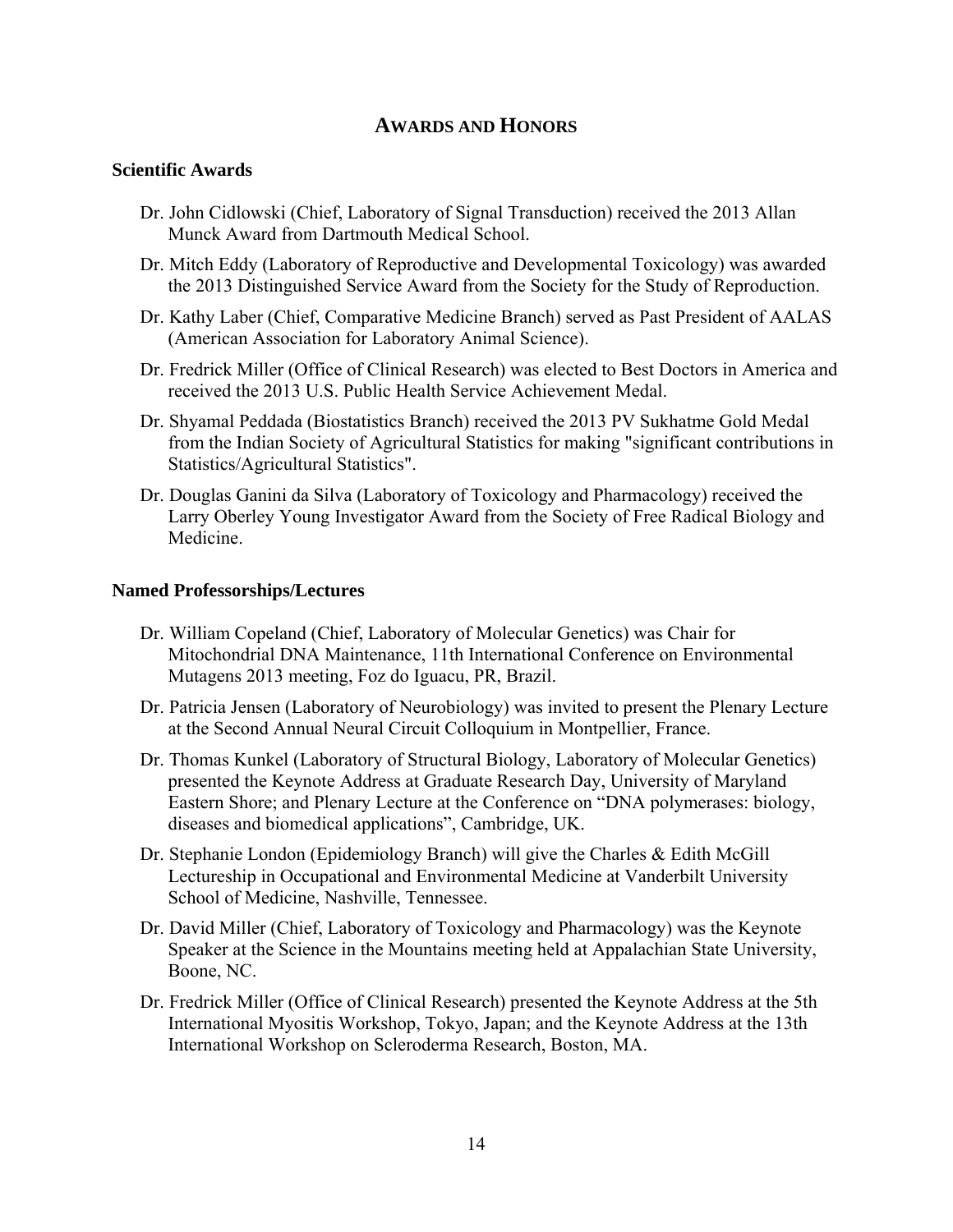- Dr. Geoffrey Mueller (Laboratory of Structural Biology) was the Plenary Speaker, International Symposium of the Ph.D. Program Immunity in Cancer and Allergy, University of Salzburg, Austria.
- Dr. Allen Wilcox (Epidemiology Branch) was the Distinguished Visiting Epidemiologist, Department of Epidemiology, University of Washington, Seattle WA.

#### **Advisory/Editorial Boards**

- Dr. Perry Blackshear (Laboratory of Signal Transduction) was elected to the Editorial Board of *Molecular and Cellular Biology*.
- Dr. Jonathan Freedman (Laboratory of Toxicology and Pharmacology) was appointed to the Editorial Board of *PLOS One*.
- Dr. Stavros Garantziotis (Clinical Research Unit, Laboratory of Respiratory Biology) served on the Editorial Boards of the *American Journal of Physiology – Lung Cellular and Molecular Physiology* and *American Journal of Respiratory Cell and Molecular Biology*.
- Dr. Dmitry Gordenin (Laboratory of Molecular Genetics) served on the Editorial Board of *Mutation Research (Fundamental and Molecular Mechanisms of Mutagenesis)*.
- Dr. Stephanie London (Epidemiology Branch) serves on the Scientific Advisory Board for the Helmholtz Institute, Munich Germany. She also serves as an Associate Editor of *Environmental Health Perspectives* and an Editor of *Epidemiology*.
- Dr. Ronald Mason (Laboratory of Toxicology and Pharmacology) served on the Advisory Board of The National Biomedical EPR Center at the Medical College of Wisconsin; and on the Editorial Boards of *Chemico-Biological Interactions*, *Free Radical Biology and Medicine*, *Spectroscopy* and *Research in Chemical Toxicology*.
- Dr. Fredrick Miller (Office of Clinical Research) served as Associate Editor of the *Journal of Neuromuscular Diseases*.
- Dr. Lalith Perera (Laboratory of Structural Biology) was appointed to the Editorial Board of the *Journal of Crystallography*.
- Dr. Roel Schaaper (Laboratory of Molecular Genetics) served on the Editorial Board of *Mutation Research*.
- Dr. Humphrey Yao (Laboratory of Reproductive and Developmental Toxicology) served as an Associate Editor for *Biology of Reproduction* and served on the Editorial Board of *Endocrinology*.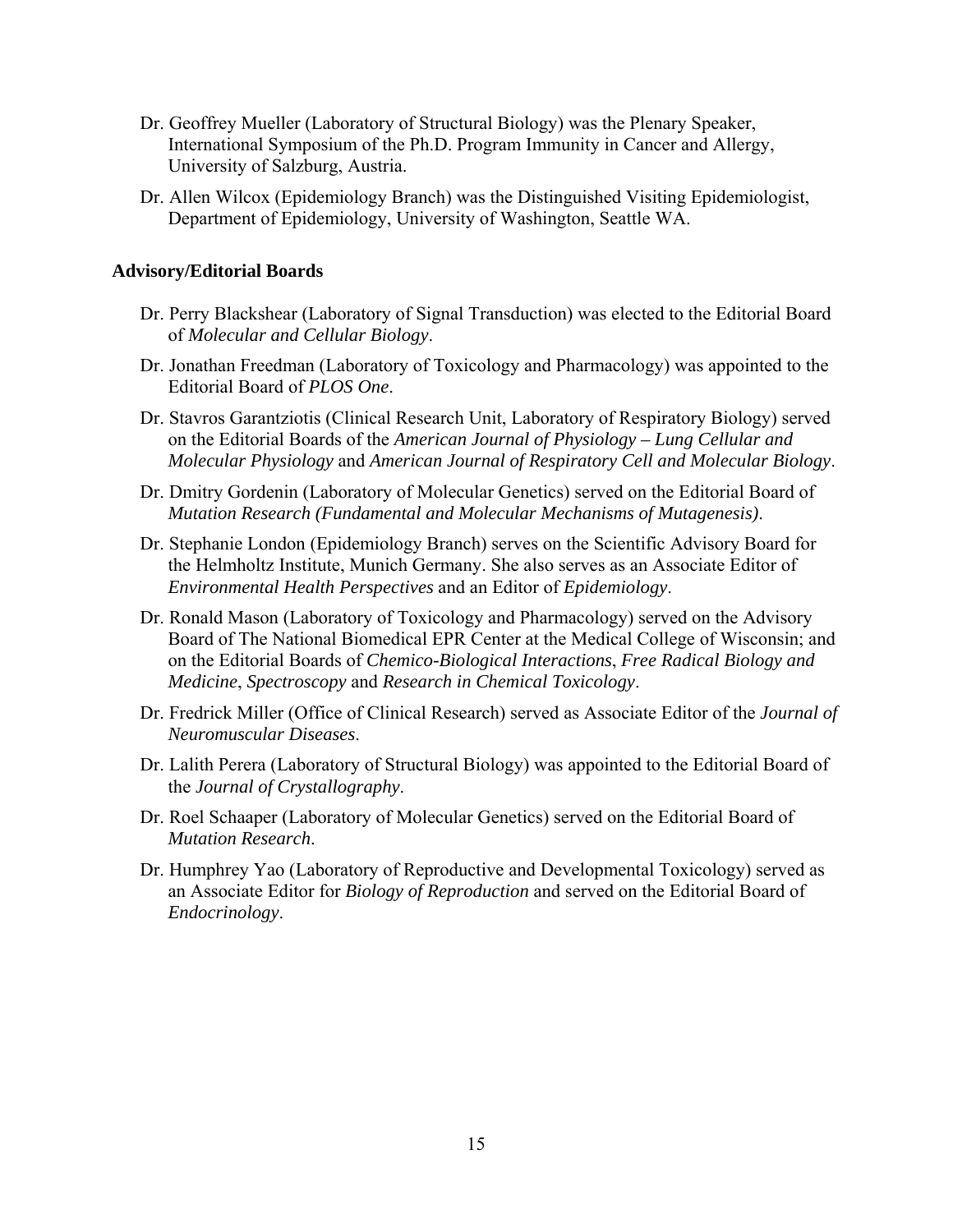### **MENTORING**

- Dr. Douglas Caruana, a visiting fellow in the Laboratory of Neurobiology, has accepted a faculty position in the UK. His mentor was Serena Dudek.
- Dr. Georgette Charles a postdoctoral fellow in the Laboratory of Molecular Carcinogenesis accepted a position at AVOS Consulting in Raleigh, N.C., a division of INC Research that specializes in strategic and financial market analysis for life sciences companies. Her mentor was Guang Hu.
- Dr. Jennifer Cheng a postdoctoral fellow in the Laboratory of Respiratory Biology accepted a position as a now a Research Associate at Hospital for Special Surgery, New York, NY. Her mentor was Darryl Zeldin.
- Dr. Shay Covo a postdoctoral fellow in the Laboratory of Molecular Genetics accepted a position as an Assistant Professor in the Department of Plant Pathology and Microbiology at The Hebrew University of Jerusalem in Israel. His mentor was Michael Resnick.
- Dr. Huaixin Dang a postdoctoral fellow in the Laboratory of Respiratory Biology accepted a position as Principle Scientist, In vivo pharmacology, Cardiovascular and Metabolic Diseases, WuXi AppTec Co., Ltd., Shanghai, China. His mentor was Anton Jetton.
- Dr. Heather Franco, an IRTA fellow in the Laboratory of Reproductive and Developmental Toxicology accepted a position as a Proposal Developer at Quintiles, in Durham, NC. Her mentor was Humphrey Yao.
- Dr. Ashley Godfrey a postdoctoral trainee in the Epidemiology Branch accepted a position at the Duke Cancer Institute as a scientific review officer. In her new role, Godfrey will review oncology clinical research protocols, involving human subjects, for scientific merit and appropriateness. Her mentor was Jack Taylor.
- Dr. Nikhil Gokhale a visiting fellow in the Laboratory of Signal Transduction accepted a position as a Staff Scientist at the University of Massachusetts Medical School. His mentor was Stephen Shears.
- Dr. Todd A. Jusko a fellow in the Epidemiology Branch accepted a position as an Assistant Professor in the Department of Public Health Sciences at the University of Rochester Medical Center, Rochester, NY. His mentor was Matt Longnecker.
- Dr. Rajesh Kasiviswanathan a research fellow in the Laboratory of Molecular Genetics has accepted a position in the Purification Development Division at Fujifilm Diosynth Biotechnologies in Morrisville, N.C., a contract manufacturing organization that produces recombinant proteins, vaccines, and monoclonal antibodies using good manufacturing practices. His mentor was William Copeland.
- Dr. Anne Lai a postdoctoral trainee in the Laboratory of Molecular Carcinogenesis has taken a position as a Translational R&D Principal Research Associate at Expression Analysis, a Quintiles company in Durham, NC. Her mentor was Paul Wade.
- Dr. Qing Liu, a visiting fellow in the Laboratory of Toxicology and Pharmacology, has taken a postdoctoral position at Stanford University. His mentor was Jonathan Freedman.